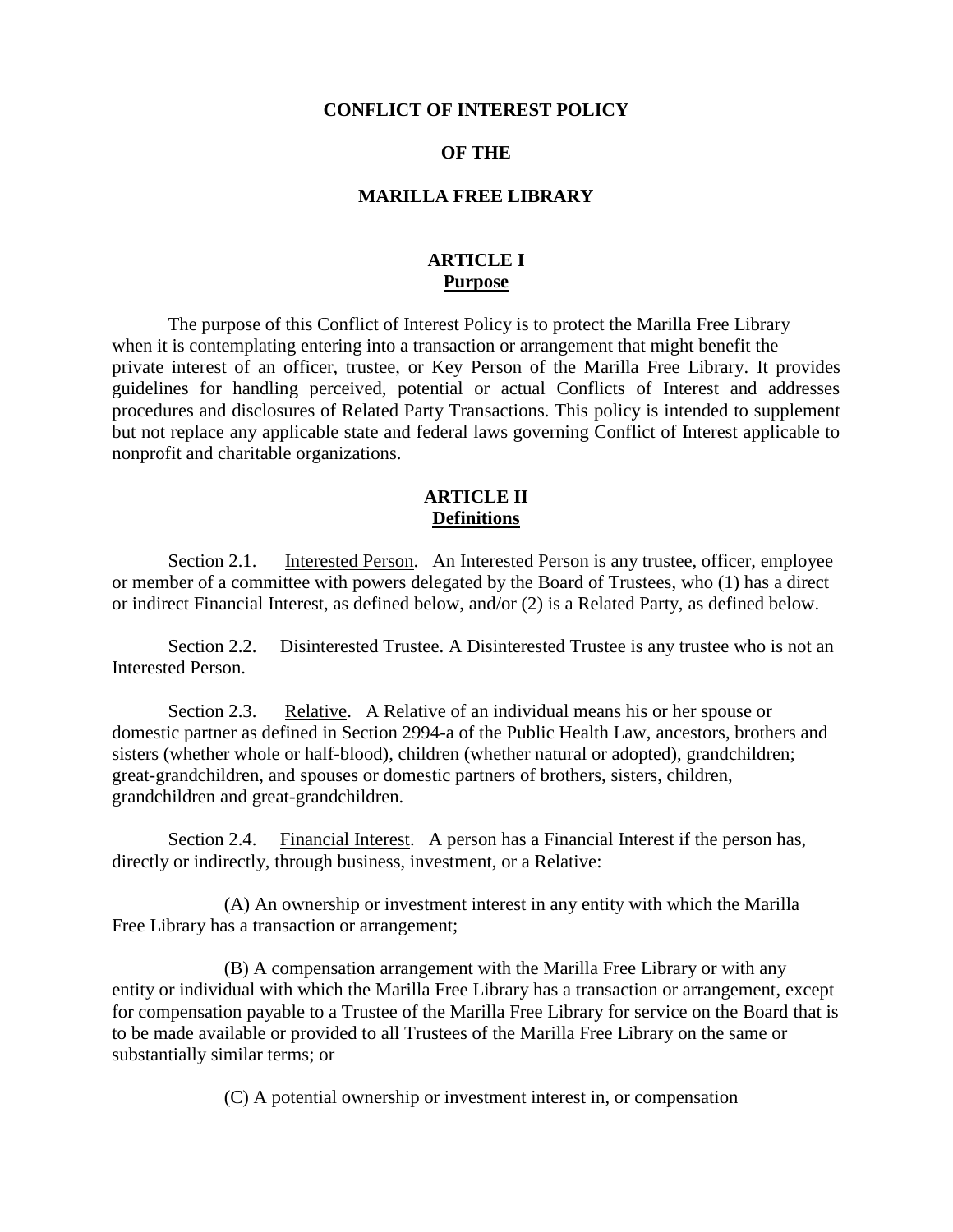arrangement with, any entity or individual with which the Marilla Free Library is negotiating a transaction or arrangement.

Compensation includes direct and indirect remuneration as well as gifts or favors that are not insubstantial.

Section 2.5. Substantial Financial Interest. A Financial Interest in a Related Party Transaction is a "Substantial Financial Interest" if, in the discretion of the Board after giving due consideration to the material facts and circumstances of the Financial Interest as presented, the Board determines that such Financial Interest is substantial.

Section 2.6. Related Party. A Related Party includes:

(A) any trustee, officer or Key Person of the Marilla Free Library or any Affiliate of the Marilla Free Library or any other person who exercises the powers of trustees, officers or Key Persons over the affairs of the Marilla Free Library any Affiliate of the Marilla Free Library;

(B) any Relative of an individual described in clause (A) of this section; or

(C) any entity in which any individual described in clauses (A) and (B) of this section has a thirty-five percent or greater ownership or beneficial interest or, in the case of a partnership or professional corporation, a direct or indirect ownership interest in excess of five percent.

Section 2.7. Key Person means any person, other than a director or officer, whether or not an employee of the Marilla Free Library, who:

(A) has responsibilities, or exercises powers or influence over the Marilla Free Library as a whole similar to the responsibilities, powers, or influence of directors and officers;

(B) manages the Marilla Free Library, or a segment of the Library that represents a substantial portion of its activities, assets, income or expenses; or

(C) Alone or with others controls or determines a substantial portion of the Marilla Free Library's capital expenditures or operating budget.

Section 2.8. Affiliate of the Marilla Free Library. An Affiliate of the Marilla Free Library means any entity controlled by or in control of the Marilla Free Library.

Section 2.9. Related Party Transaction. A Related Party Transaction means any transaction, agreement or any other arrangement in which a Related Party has a Financial Interest and in which the Marilla Free Library or any Affiliate of the Marilla Free Library is a participant, except that a transaction shall not be a Related Party Transaction if:

(A) the transaction or the Related Party's Financial Interest in the transaction is de minimis;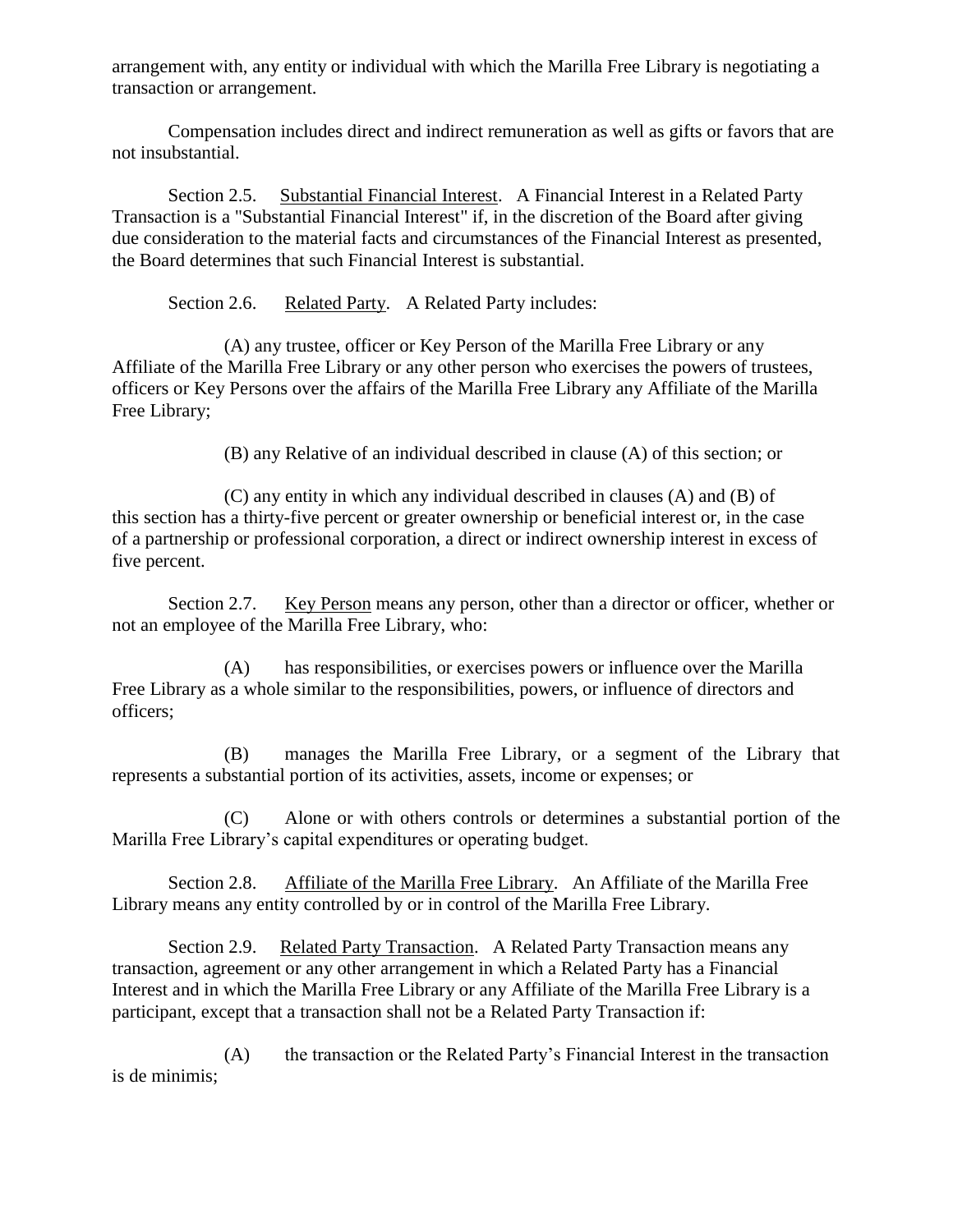(B) the transaction would not customarily be reviewed by the board or boards of similar organizations in the ordinary course of business and is available to others on the same or similar terms; or

(C) the transaction constitutes a benefit provided to a Related Party solely as a member of a class of beneficiaries that the Buffalo & Erie County Public Library intends to benefit as part of the accomplishment of its mission, which benefit is available to all similarly situated members of the same class on the same terms.

Section 2.10. Conflict of Interest. A Conflict of Interest exists if an outside interest or activity influences or appears to influence the ability of an individual to exercise objectivity or impair the individual's ability to perform his or her responsibility in the best interests of the Marilla Free Library.

### **ARTICLE III Disclosure**

Section 3.1. Disclosure Statement. Prior to the initial appointment or hiring, and annually thereafter, a trustee, officer, member of a committee with powers delegated by the Board, or Key Person shall complete, sign and submit to the secretary of the Marilla Free Library, a written Disclosure Statement, attached as Appendix A, identifying, to the best of his or her knowledge, the following information:

(A) any entity of which such person is an officer, trustee, member, owner (either as a sole proprietor or a partner), or employee and with which the Marilla Free Library has a relationship; and

(B) any transaction in which the Marilla Free Library is a participant and in which such person might have a Financial Interest that may give rise to a Conflict of Interest or Related Party Transaction.

The secretary shall provide a copy of all completed Disclosure Statements to the Chair of the Overseeing Committee or, if there is no such committee, to the President of the Board.

Section 3.2 Continuing Duty. In connection with any actual or possible Conflict of Interest or Related Party Transaction which may arise in the ordinary course of the year and within Board or committee meetings, an Interested Person must disclose the existence of the Financial Interest and be given the opportunity to disclose all material facts to the Board of Trustees or the Governance Committee. Such disclosure may be made in a written statement or orally at a meeting of the Board, provided that such oral disclosure must be documented in the minutes of the meeting at which such disclosure is made and given to the Governance Committee for review in accordance with Article IV, Section 4.2.

Section 3.3 Violations. Any trustee, officer, committee member, or Key Person who fails to comply with the disclosure obligations under this Article III or otherwise violates this Conflict of Interest Policy, may be subject to appropriate disciplinary and corrective action, up to and including referral to the New York State Board of Regents for possible removal of a Trustee, pursuant to New York State Education Law section 226.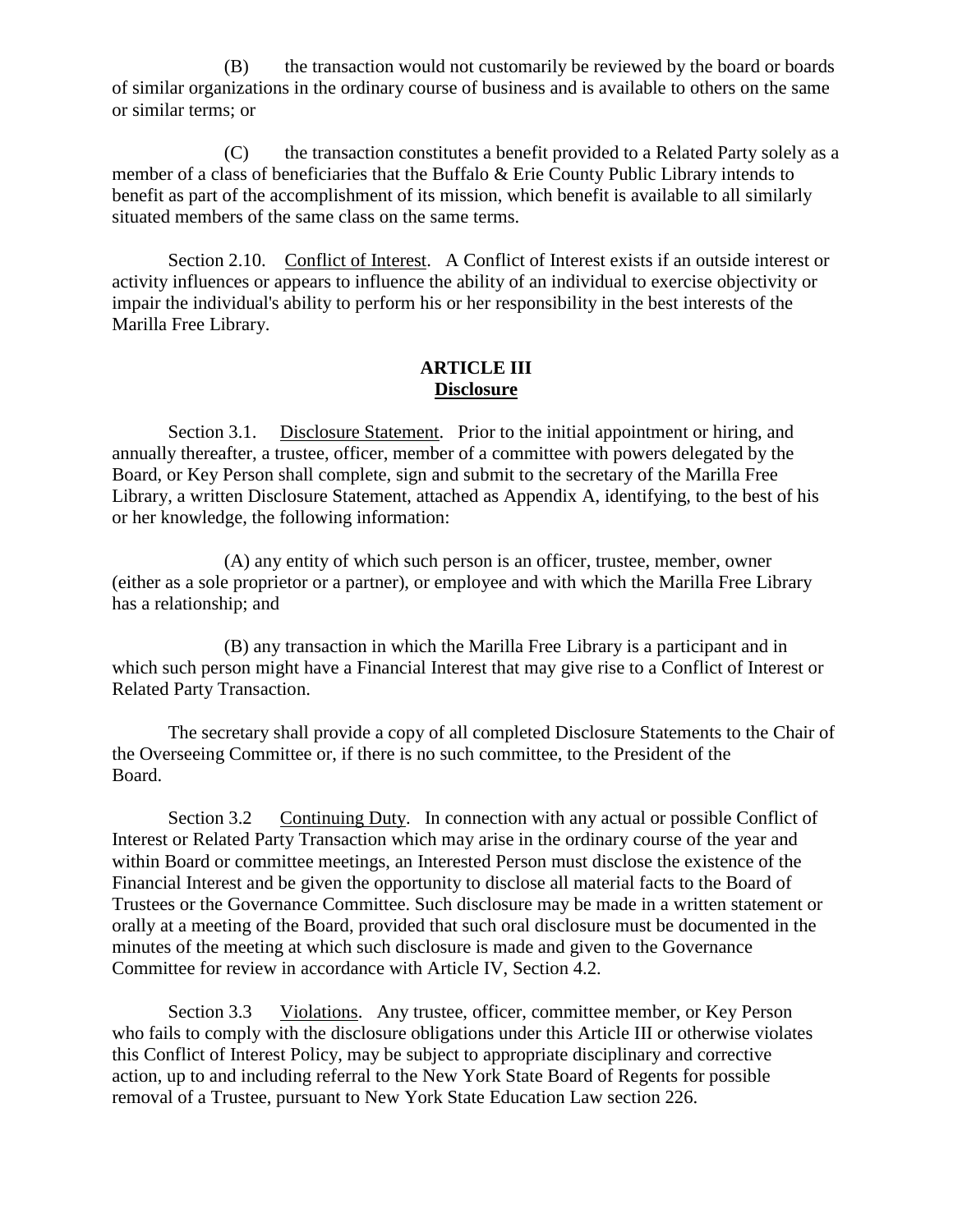## **ARTICLE IV Procedures**

Section 4.1. General Prohibitions. An Interested Person shall not:

(A) be present at or participate in any Board or committee deliberation or vote related to the transaction or arrangement giving rise to a Conflict of Interest or Related Party Transaction; nor

(B) directly or indirectly attempt to influence improperly the deliberation or voting on the transaction or arrangement giving rise to the conflict.

Notwithstanding the foregoing, the Board of Trustees or the committee may request that an Interested Person present information to the Board or committee prior to the commencement of deliberations or voting relating thereto.

Section 4.2. Initial Determination. After the disclosure required under Article III, the remaining Board or committee members shall decide and document in the meeting minutes whether the transaction or arrangement is a Related Party Transaction, including whether any such transaction involves a Substantial Financial Interest, or a Conflict of Interest.

Section 4.3. Consideration of Alternatives. If the transaction or arrangement is a Related Party Transaction in which the Related Party has a Substantial Financial Interest, then the Board or committee must consider alternatives to the proposed transaction or arrangement. If the transaction or arrangement is a Conflict of Interest, then the Board or committee may, but is not required, to consider alternatives.

Section 4.4. Board or Committee Decision. The Board of Trustees or the committee shall compare the alternatives, if any, with the proposed transaction or arrangement and determine whether the Marilla Free Library can obtain with reasonable efforts a more advantageous transaction or arrangement from a person or entity that would not give rise to a Conflict of Interest or Related Party Transaction. If a more advantageous transaction or arrangement is not reasonably possible under circumstances not producing a Conflict of Interest or Related Party Transaction, the Board of Trustees or the committee shall determine:

(A) by a majority vote of the Board, whether the proposed transaction or arrangement is in the Marilla Free Library's best interest, for the Marilla Free Library's own benefit, and whether it is fair and reasonable; and if so, then

(B) whether to enter into the transaction or arrangement, in accordance with the Marilla Free Library's bylaws. Note that if the transaction or arrangement involves a Related Party Transaction in which the Related Party has a Substantial Financial Interest, then at least a majority of the Board or committee members present at the meeting is required to approve such transaction.

Section 4.5. Documentation Required. The Board of Trustees or committee shall document in the minutes of the meeting at which such determinations are made the following:

(A) The existence of a Conflict of Interest or Related Party Transaction;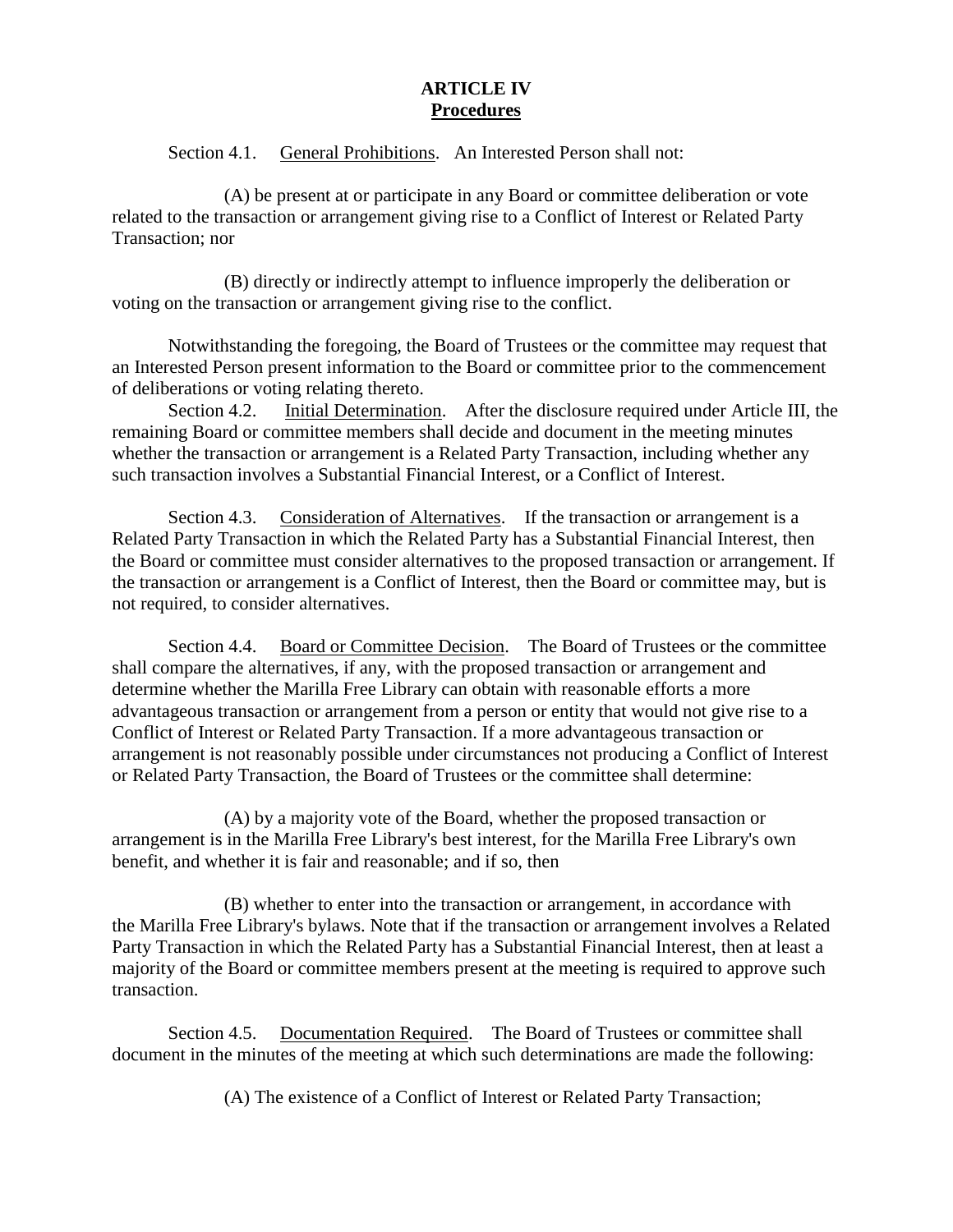(B) The resolution of the Board or committee with respect to such Conflict of Interest or Related Party Transaction, including the determination as to whether the transaction or arrangement is fair, reasonable and in the Marilla Free Library's best interest.

(C) The basis for approving the transaction or arrangement which gives rise to the Conflict of Interest or Related Party Transaction, including consideration of any alternatives.

# **ARTICLE V Oversight**

A designated Committee of the Board comprised solely of Independent Trustees, as defined in the New York Not-For-Profit Corporation Law (the "Overseeing Committee") shall oversee the adoption of, implementation of, and compliance with this Conflict of Interest policy. If there is no such Overseeing Committee, then the Board, shall oversee the adoption of, implementation of, and compliance with this Conflict of Interest policy, and only those trustees who qualify as Independent Trustees shall be eligible to deliberate and vote on matters relating to the Policy.

ADOPTED AS OF THE 1st DAY OF JULY, 2014 Amended November 14, 2016 Amended January 21, 2020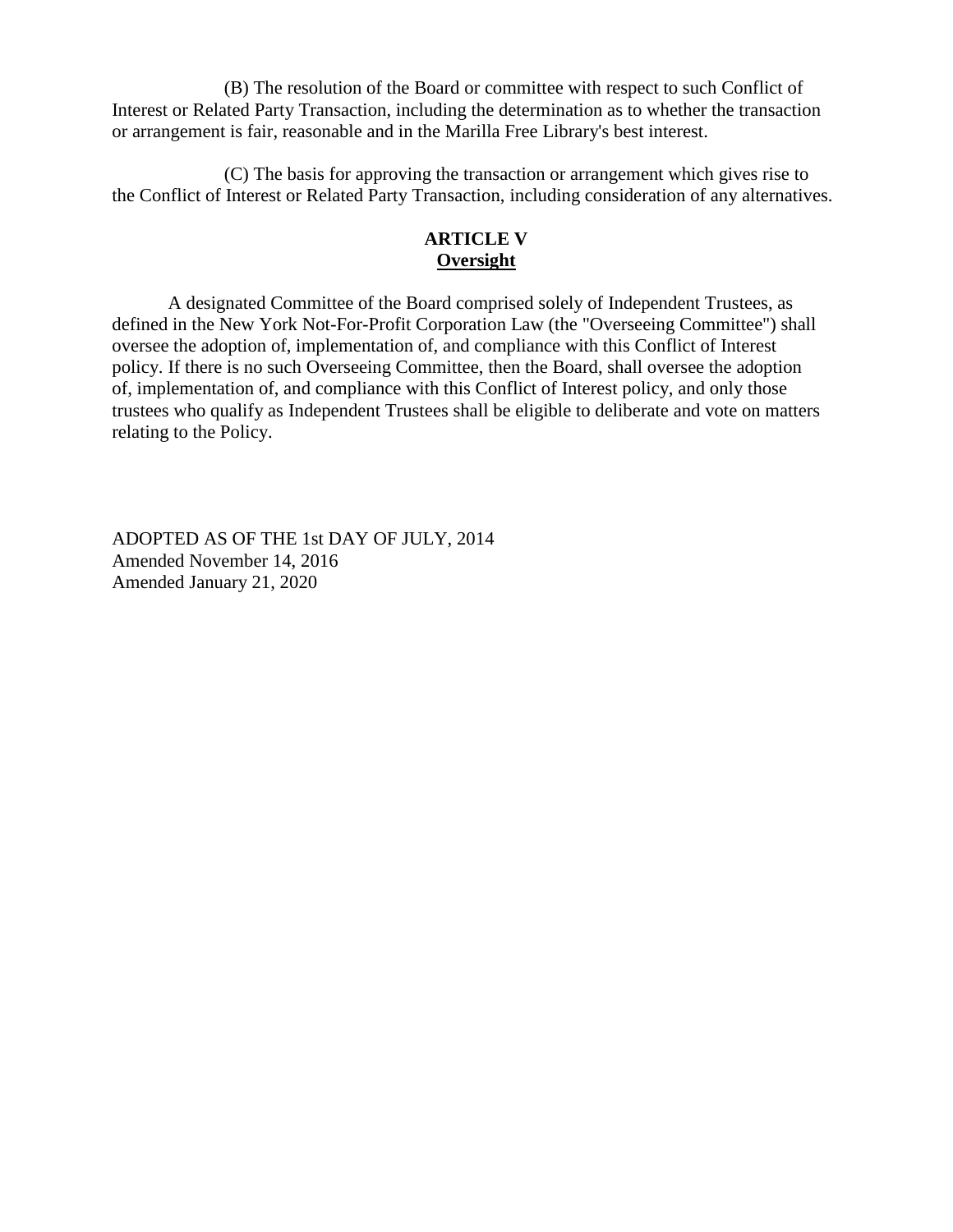## Appendix A

## **DISCLOSURE STATEMENT**

# **OF THE**

## **MARILLA FREE LIBRARY**

The undersigned, being a trustee, officer, committee member or Key Person of the Marilla Free Library, hereby acknowledges and confirms the following:

(1) I have received, read and understand the Marilla Free Library's Conflict of Interest Policy in effect as of the date written below, and I agree to comply with the Conflict of Interest Policy.

(2) I understand that the Marilla Free Library is charitable and in order to maintain its federal tax exemption it must engage primarily in activities which accomplish one or more of its tax exempt purposes.

(3) **Personal Interests & Relationships.** I am an officer, director, trustee, member, owner (either as a sole proprietor or a partner), or an employee of the following entities with which the Marilla Free Library has a relationship: *[If none, please write "None." If such interests exist, please specify the capacity in which you hold such an interest (for example, employee, director, or owner). If an owner, please specify your percentage ownership).]*

\_\_\_\_\_\_\_\_\_\_\_\_\_\_\_\_\_\_\_\_\_\_\_\_\_\_\_\_\_\_\_\_\_\_\_\_\_\_\_\_\_\_\_\_\_\_\_\_\_\_\_\_\_\_\_\_\_\_\_\_\_\_\_\_\_\_\_\_\_\_\_\_\_\_\_\_\_\_ \_\_\_\_\_\_\_\_\_\_\_\_\_\_\_\_\_\_\_\_\_\_\_\_\_\_\_\_\_\_\_\_\_\_\_\_\_\_\_\_\_\_\_\_\_\_\_\_\_\_\_\_\_\_\_\_\_\_\_\_\_\_\_\_\_\_\_\_\_\_\_\_\_\_\_\_\_\_

\_\_\_\_\_\_\_\_\_\_\_\_\_\_\_\_\_\_\_\_\_\_\_\_\_\_\_\_\_\_\_\_\_\_\_\_\_\_\_\_\_\_\_\_\_\_\_\_\_\_\_\_\_\_\_\_\_\_\_\_\_\_\_\_\_\_\_\_\_\_\_\_\_\_\_\_\_\_

\_\_\_\_\_\_\_\_\_\_\_\_\_\_\_\_\_\_\_\_\_\_\_\_\_\_\_\_\_\_\_\_\_\_\_\_\_\_\_\_\_\_\_\_\_\_\_\_\_\_\_\_\_\_\_\_\_\_\_\_\_\_\_\_\_\_\_\_\_\_\_\_\_\_\_\_\_\_ \_\_\_\_\_\_\_\_\_\_\_\_\_\_\_\_\_\_\_\_\_\_\_\_\_\_\_\_\_\_\_\_\_\_\_\_\_\_\_\_\_\_\_\_\_\_\_\_\_\_\_\_\_\_\_\_\_\_\_\_\_\_\_\_\_\_\_\_\_\_\_\_\_\_\_\_\_\_

 $\mathcal{L}_\mathcal{L} = \{ \mathcal{L}_\mathcal{L} = \{ \mathcal{L}_\mathcal{L} = \{ \mathcal{L}_\mathcal{L} = \{ \mathcal{L}_\mathcal{L} = \{ \mathcal{L}_\mathcal{L} = \{ \mathcal{L}_\mathcal{L} = \{ \mathcal{L}_\mathcal{L} = \{ \mathcal{L}_\mathcal{L} = \{ \mathcal{L}_\mathcal{L} = \{ \mathcal{L}_\mathcal{L} = \{ \mathcal{L}_\mathcal{L} = \{ \mathcal{L}_\mathcal{L} = \{ \mathcal{L}_\mathcal{L} = \{ \mathcal{L}_\mathcal{$ 

 $\mathcal{L}_\mathcal{L} = \{ \mathcal{L}_\mathcal{L} = \{ \mathcal{L}_\mathcal{L} = \{ \mathcal{L}_\mathcal{L} = \{ \mathcal{L}_\mathcal{L} = \{ \mathcal{L}_\mathcal{L} = \{ \mathcal{L}_\mathcal{L} = \{ \mathcal{L}_\mathcal{L} = \{ \mathcal{L}_\mathcal{L} = \{ \mathcal{L}_\mathcal{L} = \{ \mathcal{L}_\mathcal{L} = \{ \mathcal{L}_\mathcal{L} = \{ \mathcal{L}_\mathcal{L} = \{ \mathcal{L}_\mathcal{L} = \{ \mathcal{L}_\mathcal{$ 

(4) **Interests & Relationships of Relatives**. A Relative (spouse or domestic partner, ancestors, brothers and sisters (whether whole or half-blood), children (whether natural or adopted), grandchildren; great-grandchildren, and spouses or domestic partners of brothers, sisters, children, grandchildren and great-grandchildren) of mine is an officer, director, trustee, member, owner (either as a sole proprietor or a partner), or an employee of the following entities with which the Marilla Free Library has a relationship: *[If none, please write "None." If such interests exist, please specify the Relative (for example, sibling or spouse) and the Relative's position(for example, employee, director, or owner). If an owner, please specify the percentage ownership).]*

\_\_\_\_\_\_\_\_\_\_\_\_\_\_\_\_\_\_\_\_\_\_\_\_\_\_\_\_\_\_\_\_\_\_\_\_\_\_\_\_\_\_\_\_\_\_\_\_\_\_\_\_\_\_\_\_\_\_\_\_\_\_\_\_\_\_\_\_\_\_\_\_\_\_\_\_\_\_ \_\_\_\_\_\_\_\_\_\_\_\_\_\_\_\_\_\_\_\_\_\_\_\_\_\_\_\_\_\_\_\_\_\_\_\_\_\_\_\_\_\_\_\_\_\_\_\_\_\_\_\_\_\_\_\_\_\_\_\_\_\_\_\_\_\_\_\_\_\_\_\_\_\_\_\_\_\_ \_\_\_\_\_\_\_\_\_\_\_\_\_\_\_\_\_\_\_\_\_\_\_\_\_\_\_\_\_\_\_\_\_\_\_\_\_\_\_\_\_\_\_\_\_\_\_\_\_\_\_\_\_\_\_\_\_\_\_\_\_\_\_\_\_\_\_\_\_\_\_\_\_\_\_\_\_\_

\_\_\_\_\_\_\_\_\_\_\_\_\_\_\_\_\_\_\_\_\_\_\_\_\_\_\_\_\_\_\_\_\_\_\_\_\_\_\_\_\_\_\_\_\_\_\_\_\_\_\_\_\_\_\_\_\_\_\_\_\_\_\_\_\_\_\_\_\_\_\_\_\_\_\_\_\_\_